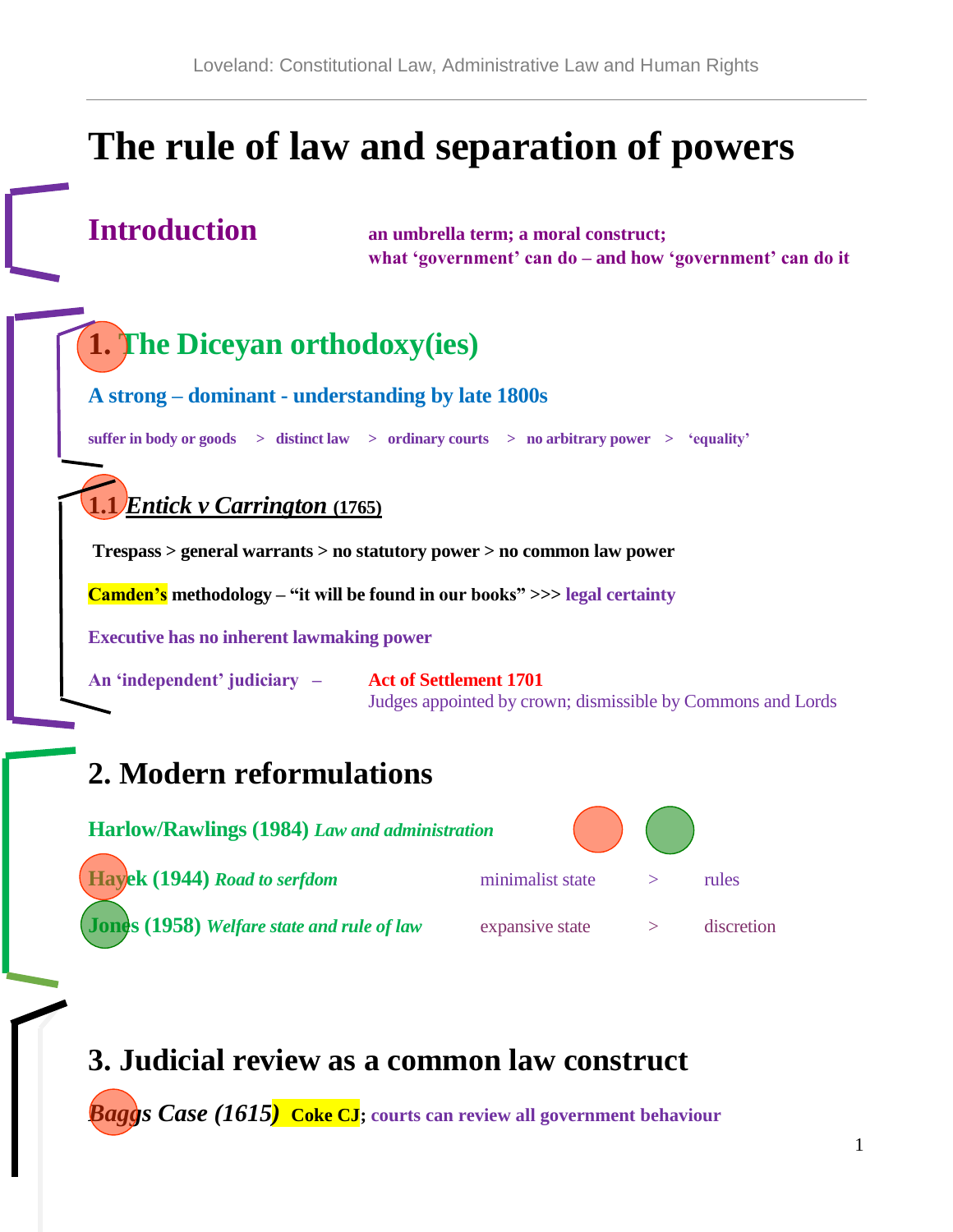| <b>Judicial review principles</b> | <b>Control of the executive – not of Parliament</b><br>An inherent common law jurisdiction<br>Presumption always available, unless parliament excludes |  |  |  |
|-----------------------------------|--------------------------------------------------------------------------------------------------------------------------------------------------------|--|--|--|
|                                   | 3.1 The traditional grounds – <i>Wednesbury</i> $(1948)$                                                                                               |  |  |  |
| <b>Illegality</b>                 | four corners; excess of jurisdiction                                                                                                                   |  |  |  |
| <b>Irrationality</b>              | so absurd no sensible person could dream; (GCHQ - so outrageous in<br>defiance of logic or accepted moral standards)                                   |  |  |  |
| <b>Procedural unfairness</b>      | right to be heard<br><b>bias</b>                                                                                                                       |  |  |  |
|                                   | Parliament can create new statutory grounds of review; alter or abolish common law grounds                                                             |  |  |  |

## **4. Principles of statutory interpretation**

**Most governmental powers are statutory. Courts must identify the limits of those powers. Principles of statutory interpretation traditionally left to courts as part of the common law**

| literal rule                        | $\geq$ | $\text{golden rule}$ >           |  | mischief rule $>$                              | teleological interpretation                                          |
|-------------------------------------|--------|----------------------------------|--|------------------------------------------------|----------------------------------------------------------------------|
| 4.1 Magor and St Mellons RDC (1950) |        |                                  |  |                                                |                                                                      |
| Court of Appeal (Denning)           |        |                                  |  | to intentions of Ministers                     | courts can fill in gaps to make sense of legislation and give effect |
| House of Lords (Symonds)            |        |                                  |  | "naked usurpation of the legislative function" |                                                                      |
|                                     |        | 4.2 Liversidge v Anderson (1942) |  |                                                |                                                                      |
| The text of reg 18b                 |        |                                  |  |                                                | "reasonable cause to believe hostile origins or association"         |
| The majority                        |        |                                  |  |                                                | Home Secretary's decision; no review; teleology (war)                |
|                                     |        |                                  |  |                                                |                                                                      |

**Atkin in dissent star chamber; humpty-dumpty; conservative literalism**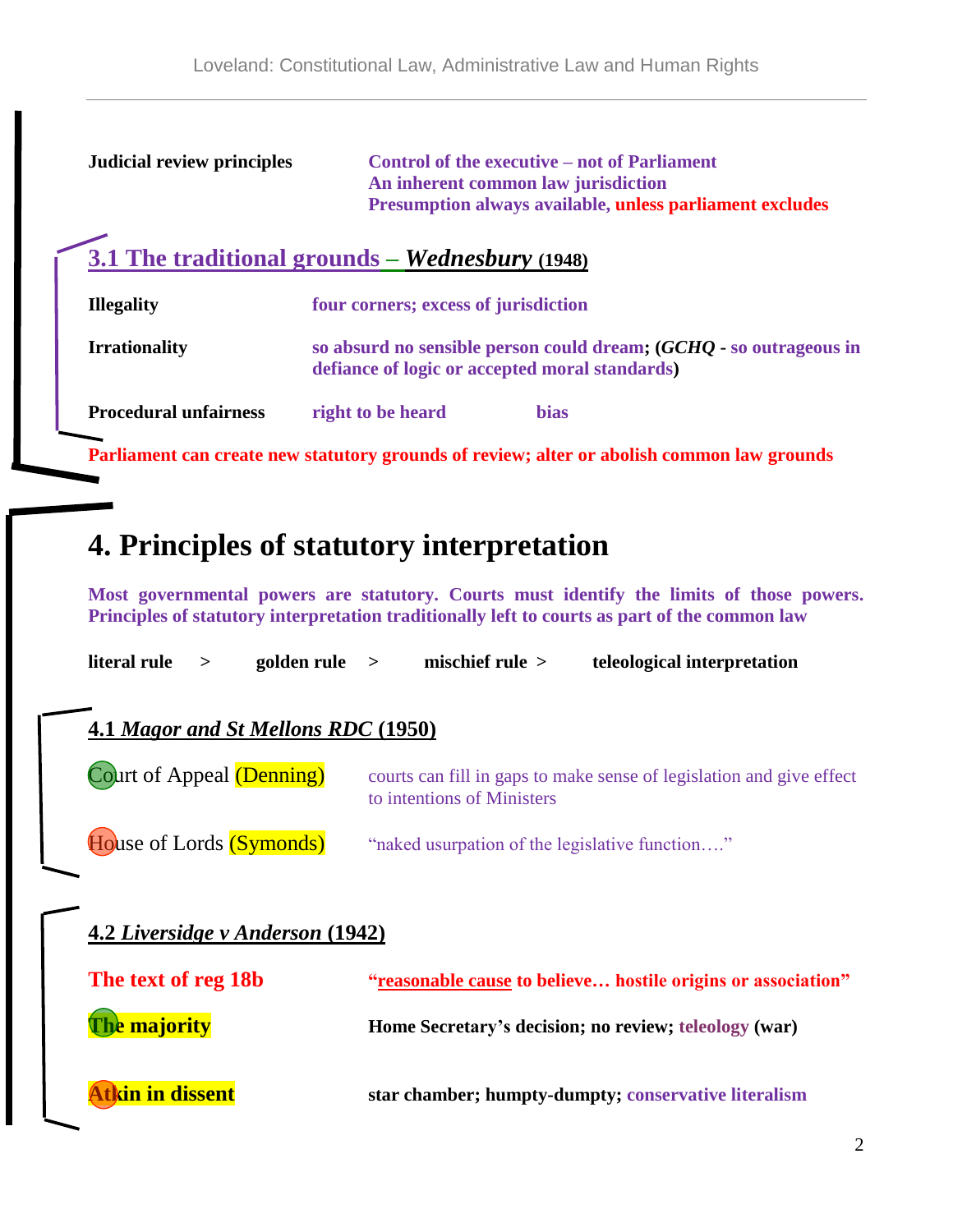| <b>Divergent analyses</b><br><b>Allen</b> (1942) LQR |                                                                                                                                     |  |  |  |
|------------------------------------------------------|-------------------------------------------------------------------------------------------------------------------------------------|--|--|--|
| Goodhart (1942) LQR                                  |                                                                                                                                     |  |  |  |
| <b>4.3 Rossminster v IRC (1980)</b>                  |                                                                                                                                     |  |  |  |
| Court of Appeal (Denning)                            | spanish inquisition; judicial duty to interpret statute so that<br>interferes as little as possible with liberties; teleology       |  |  |  |
| House of Lords (Wilberforce)                         | Parliament may choose to curtail liberties; court must not impede<br>working of legislation; literalism                             |  |  |  |
| <b>5. Legal certainty</b>                            | USA constitution Art $1s.10 - no$ ex post facto law $-$ why?                                                                        |  |  |  |
|                                                      | 5.1 Retrospective legislation not what law is; or will be; but was                                                                  |  |  |  |
| Burmah Oil (1964)                                    | 3-2 majority; destruction in anticipation of battle; right to, not ex<br>gratia, compensation; announces law in 1942 and since 1942 |  |  |  |
| War Damage Act 1965                                  | changes law in $1942$ – and in future; no old claims; no new claims;<br>£000 millions; what 'price' legal certainty                 |  |  |  |
| 5.2 Retrospectivity at common law?                   |                                                                                                                                     |  |  |  |
| <b>London Tramways (1898)</b>                        | rigid precedent: certainty > substantive justice                                                                                    |  |  |  |
| <b>1966 Practice Statement</b>                       | firm precedent; certainty not always > substantive justice                                                                          |  |  |  |
| $R$ (marital rape) (1991)                            | Hale's 18 <sup>th</sup> century maxim<br>common law is elastic; responds to changing moral values                                   |  |  |  |

**Is common law innovation declaratory or transformative ?**